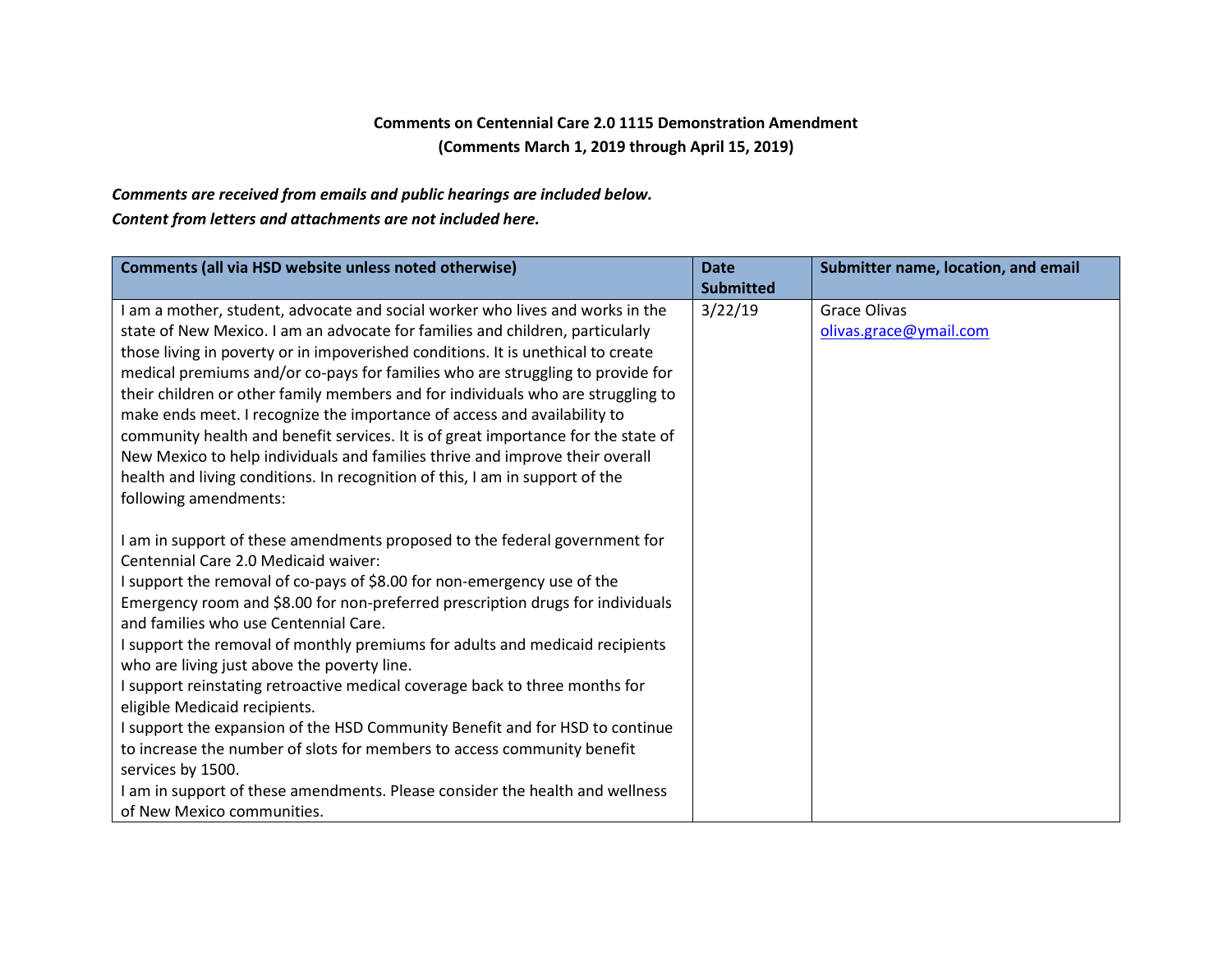| Letter from NMAHHC                                                               | 4/1/19  | Meggin Lorino                  |
|----------------------------------------------------------------------------------|---------|--------------------------------|
|                                                                                  |         | meggin@nmahc.org               |
| Letter from NMHA                                                                 | 4/5/19  | Andrea Lohse                   |
|                                                                                  |         | alohse@nmhsc.com               |
| Pegasus Legal Services for Children whole heartedly supports HSD's proposal to   | 4/11/19 | <b>Mariel Willow</b>           |
| not implement co-payments, premiums, the phase out of retroactive coverage.      |         | Mwillow@pegasuslaw.org         |
| Pegasus also supports HSD's proposal to expand home visiting and community       |         |                                |
| benefits services. The previous Centennial Care 2.0 proposed the addition of     |         |                                |
| premiums and co-pays for our state's poorest residents. If prior changes were    |         |                                |
| implemented they would have a significant negative impact on New Mexico's        |         |                                |
| most vulnerable citizens. Medicaid is designed to cover health insurance for     |         |                                |
| families and individuals who would otherwise not be able to afford health        |         |                                |
| insurance. Any additional burdens on these families and individuals would only   |         |                                |
| drive them deeper into poverty. Forcing New Mexico's most vulnerable citizens    |         |                                |
| to choose between medical care, putting food on the table, and a roof over their |         |                                |
| children's heads. The increase in home visiting and community benefit services   |         |                                |
| will assist New Mexico families in raising their children.                       |         |                                |
| Letter from Taos Pueblo                                                          | 4/12/19 | Ezra Bayles                    |
|                                                                                  |         | EBayles@taospueblo.com         |
|                                                                                  |         |                                |
| Letter from DRNM                                                                 | 4/15/19 | <b>Tim Gardner</b>             |
|                                                                                  |         | tgardner@drnm.org              |
| Letter from National Multiple Sclerosis Society                                  | 4/15/19 | Simone Nichols - Segers        |
|                                                                                  |         | Simone.Nichols-Segers@nmss.org |
| Letter from Health Action New Mexico                                             | 4/15/19 | Colin Baillio                  |
|                                                                                  |         | colin@healthactionnm.org       |
| Letter from Disability Collation                                                 | 4/15/19 | <b>Ellen Pines</b>             |
|                                                                                  |         | EPinnes@msn.com                |
| Letter from Office of Attorney General                                           | 4/15/19 | Jennie Lusk                    |
|                                                                                  |         | JLusk@nmag.gov                 |
| Letter from Senior Link                                                          | 4/15/19 | Jennifer P. Crosbie            |
|                                                                                  |         | jcrosbie@seniorlink.com        |
| Letter from New Mexico Center for Law and Poverty                                | 4/15/19 | William Townley                |
|                                                                                  |         | william@nmpovertylaw.org       |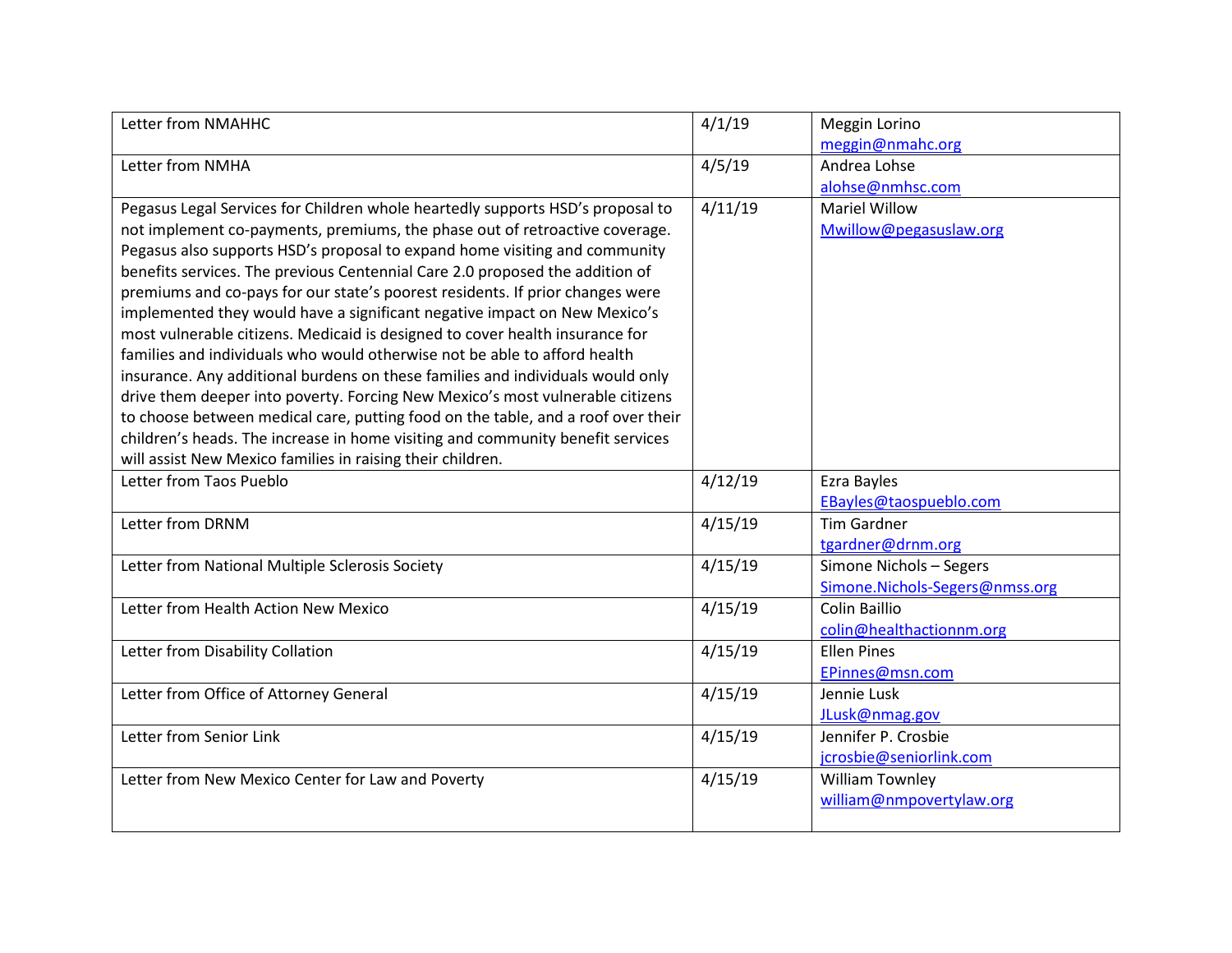| Letter from Cochiti Pueblo                                                             | 4/15/19 | Antoinette Bird                |
|----------------------------------------------------------------------------------------|---------|--------------------------------|
|                                                                                        |         | antoinette.bird@cochiti.org    |
|                                                                                        |         |                                |
| <b>Comments from April 15, 2019 MAC Meeting</b>                                        |         |                                |
| Supports all amendments set forth. Copayments and premiums: we stand and               | 4/15/19 | William Toweny                 |
| support the provisions that would be considered detrimental to low income              |         | NM Center Law and Poverty      |
| families. As well as anything that would cause the lose of thousands of New            |         |                                |
| Mexicans. Retro active eligibility: it protects families as a vital safety net as well |         |                                |
| as insures that providers are compensated for services provided. Home Visiting:        |         |                                |
| we are in support of expansion of this pilot. we would love to see that is it done     |         |                                |
| in areas of high need in the state of NM. Many counties that are not currently         |         |                                |
| selected have demonstrated need of early childhood intervention now being set          |         |                                |
| forth. This is an opponent for a pilot to really study the infrastructure and          |         |                                |
| staffing needs in those areas to ensure those families are receiving services that     |         |                                |
| are known to provide an outcome for the health and education. Every home is            |         |                                |
| provided a comfortable home visiting service is something this state should look       |         |                                |
| to do. This program is overseeing through the oversight of home visiting               |         |                                |
| providers as well as stake holders and early childhood.                                |         |                                |
| Thank you for implementing these changes. A firm believer that copays are              | 4/15/19 | Dale Tinker                    |
| designed to be a  of very good care, so getting rid of those is a really good          |         | <b>NM Pharmacy Association</b> |
| move. Charging a ten dollar premium or so for folks that are almost poverty            |         |                                |
| level, doesn't make any sense in terms of administration. The changes are very         |         |                                |
| positive.                                                                              |         |                                |
| Submitted letter via email 4/15 in support of all March 1st, 2019 amendments           | 4/15/19 | Vickie Knowal                  |
| and we thank you for those. Waiver slot expansion: people with MS are                  |         | <b>National MS Society</b>     |
| diagnosed in-between ages 20-50 and women are diagnosed more often then                |         |                                |
| men. 60% of MS clients leave the work force within 10 years and that is due to         |         |                                |
| disability and disease progression. MS impacts in cognition and also the physical      |         |                                |
| aspects. Nursing homes are not appropriate for people between the ages 20-50.          |         |                                |
| Because of the really long wait list, we have families living in these homes to get    |         |                                |
| on Medicaid quicker, which allows them to get the waiver at home. Some                 |         |                                |
| individuals with MS are living at home without any home care support without           |         |                                |
| any personal care. Their caregivers are children of the individual, or the parents,    |         |                                |
| which puts everyone at risk. Its also impacts the employment of the spouse and         |         |                                |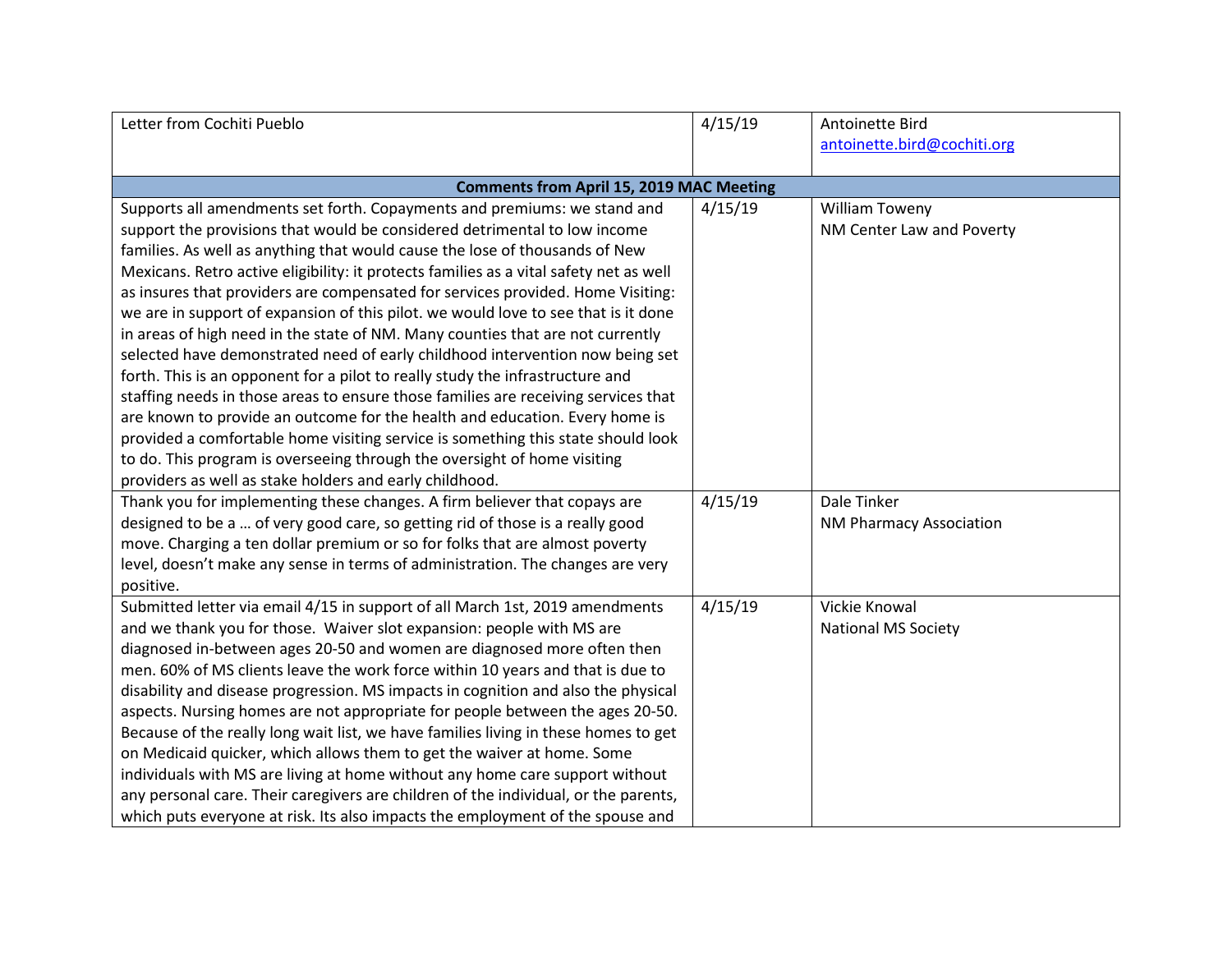| their ability to work while caring for this individual. Opening up more slots         |         |                                          |
|---------------------------------------------------------------------------------------|---------|------------------------------------------|
| allows more access to life changing and lifesaving services. Cost share and           |         |                                          |
| premiums: Copays really add up. So if you are living with MS you are not only         |         |                                          |
| getting prescriptions, you are going to PT, OT, multiple doctor visits. Any           |         |                                          |
| payment of any kind per month for the low moderate income individuals makes           |         |                                          |
| it so these individuals don't go to their appointments.                               |         |                                          |
| Applaud HSD and GOV office for not only these waiver amendments but also to           | 4/15/19 | <b>Colin Baillio</b>                     |
| rescind the harmful provisions including the premiums, copays and changes to          |         | <b>Health Action NM</b>                  |
| retro active coverage and also using it as an opportunity to improve upon the         |         |                                          |
| waiver with the changes to the home visiting as well as the community benefits.       |         |                                          |
| it is great to look at the evidence in all these programs and the changes that        |         |                                          |
| were proposed, and adopted and moved towards the ones that were supported             |         |                                          |
| by the evidence. Appreciate, HSD was fighting for the Medicaid budget and             |         |                                          |
| advocating for the beneficiaries for the program. Question: Folks that did incur      |         |                                          |
| medical costs in results of the MCO changes, that have been put into effect retro     |         |                                          |
| active coverage since January 1, if they would be held harmless if the                |         |                                          |
| amendment gets accepted.                                                              |         |                                          |
| Stand in support of all amendment changes. The dept really has the health and         | 4/15/19 | <b>Bill Jordan</b>                       |
| the best interest of kids and families in mind. Feels very different. The legislative |         | Voices for Jordan                        |
| session shows it is very different and the proposed changes also show a new           |         |                                          |
| direction. Very excited and very grateful for that.                                   |         |                                          |
| Commend the dept in terms of what they are doing in child health. Home                | 4/15/19 | Carolyn Montoya                          |
| visiting: Was an article in 2016 called Home Visiting and use of Infant Health        |         | <b>College of Nursing</b>                |
| Care.                                                                                 |         |                                          |
| Supports and shows gratitude of all the amendments. 65 % of of SBHC are run by        | 4/15/19 | Nancy Rodriguez                          |
| federally qualified health centers and are often in the position to absorb the cost   |         | NM Alliance for School Based Health Care |
| of health care for confidential visits in the BH and reproductive health. If these    |         |                                          |
| centers would have been in the position to absorb the cost of these copays for        |         |                                          |
| these visits, it could have killed the SBHC in the state. Very excited for these      |         |                                          |
| amendments. Excited for the new expansion.                                            |         |                                          |
| While the waiver was being developed there were sub-committees of the MAC             | 4/15/19 | Ruth Hoffman                             |
| committee on different topics. Cost share: The committee voted not to have any        |         | LAM-NM                                   |
| cost sharing in the waiver and that advice of by the sub-committee was ignored.       |         |                                          |
| Thank you for reversing that decision.                                                |         |                                          |